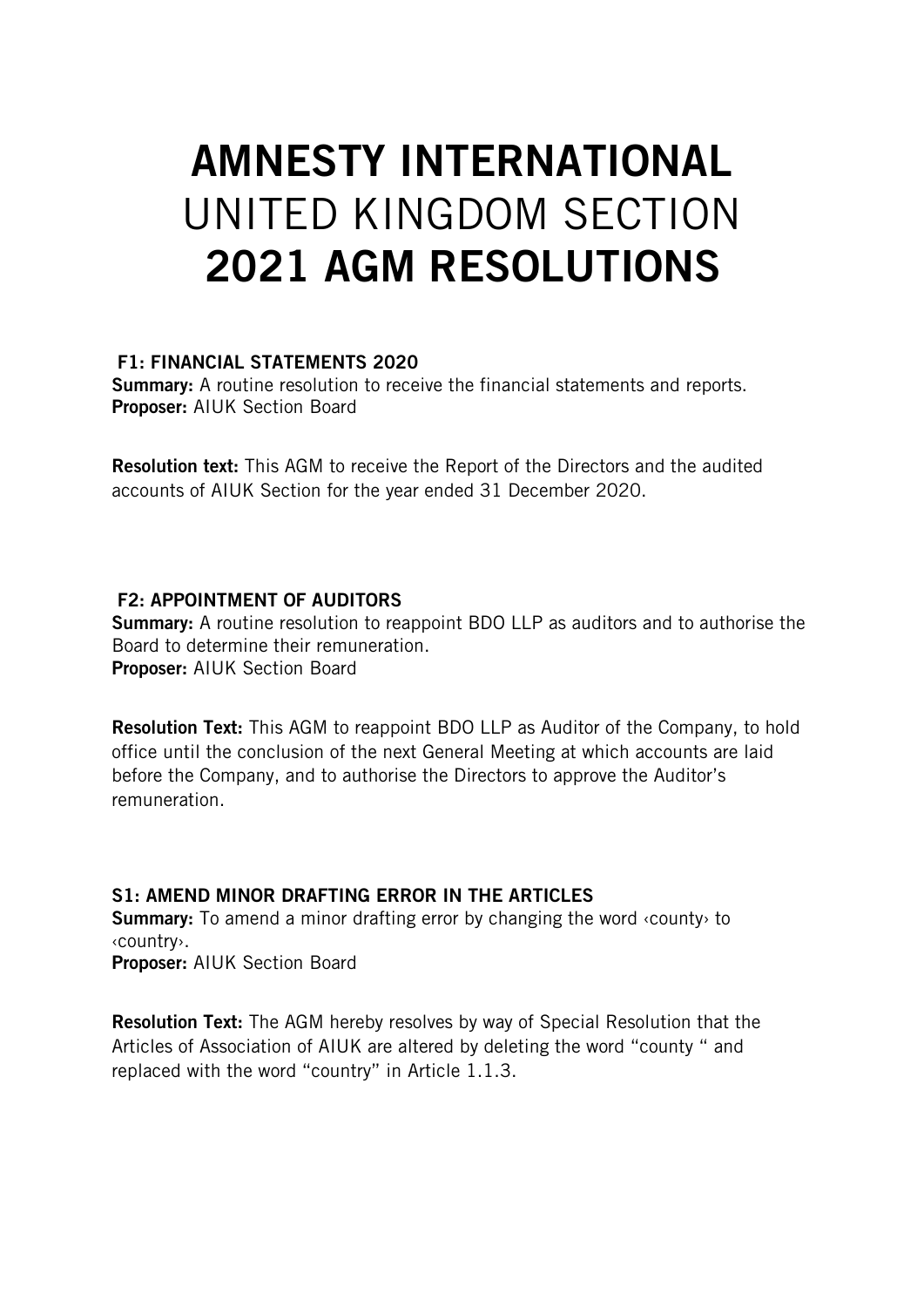## S2: TO CLARIFY THE DATE RESOLUTIONS MUST BE RECEIVED AT THE AGM

Summary: To add clarity to the Articles by making it clear that resolutions must be "received by" the Company Secretary as opposed to being "sent to" the Company Secretary at least 90 days before the meeting. Proposer: AIUK Section Board

Resolution Text: The AGM hereby resolves by way of Special Resolution that the Articles of Association of AIUK are altered by deleting the words "sent to the Company Secretary in writing " and replaced with the words "in writing and received by the Company Secretary" in Article 26.2.2.

#### S3: RENAMING THE REGIONAL FORUM

Summary: To amend the Articles by renaming the "Regional Forum" and "Regional Representatives" to "Activism Forum" and "Activism Representatives" respectively. Proposer: AIUK Section Board

Resolution Text: The AGM hereby resolves by way of Special Resolution that the Articles of Association of Amnesty International United Kingdom Section are altered by:

deleting the words "regional forum" and replacing with "Activism Forum" and deleting the words " "regional representatives" and replacing with the words "Activism Representatives" in Article 46.1.1. and adding the words " "Activism Forum" the Activism Representatives' quarterly meetings held to discuss issues relevant to their work" and "Activism Representatives" volunteers who are elected by Local Groups to support Local Group activities " as Article 1.1.2 and 1.1.3 respectively and renumbering the remainder of Article 1.

S4: CHANGE BOARD BALLOT TO MULTIPLE NON-TRANSFERABLE VOTING **Summary:** Replace the single transferrable voting system in the board election with

multiple non-transferable voting.

Proposer: AIUK Section Board

Resolution Text: The AGM hereby resolves by way of Special Resolution that the Articles of Association of AIUK are altered by deleting the words "transferable vote" and replacing with the words "plurality at-large vote" in Article 38.14.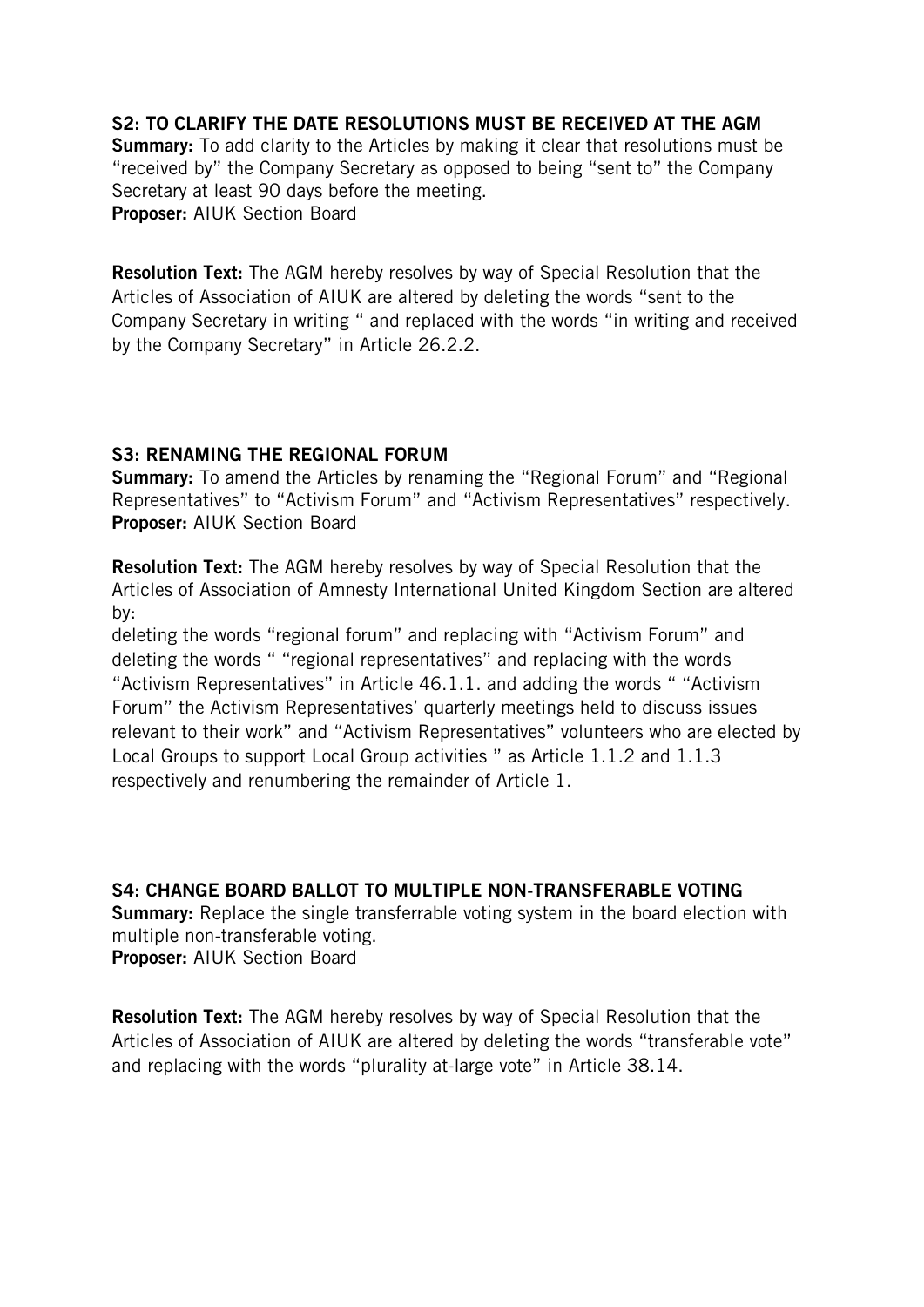# S5: ELIGIBILITY REQUIREMENTS FOR DIRECTORS AND NOMINATION OF **DIRECTORS**

Summary: To make it clear that only current members may apply for nomination as a director or nominate board members. Proposer: AIUK Section Board

Resolution Text: The AGM hereby resolves by way of Special Resolution that the Articles of Association of AIUK are altered by adding the word "immediately" following the words "unless they have been an Individual Member for at least six months" in Article 37.3 and adding the word "immediately" following the words "who have been members for at least six months" in Article 38.9.

#### O1: AMNESTY INTERNATIONAL UK STRATEGIC PLAN 2022-2030 Summary: Resolution to adopt the AIUK Strategic Plan 2022- 2030, as circulated in the AGM background papers Proposer: AIUK Section Board

Resolution Text: The AGM adopts the Amnesty International UK Strategy 2022-2030; instructs the Board to develop plans to put the strategy into operation and to report on progress to each Annual General Meeting.

O2: FORCED ORGAN-HARVESTING FROM PRISONERS OF CONSCIENCE IN CHINA

**Summary:** This AGM urges AIUK to campaign against organ-harvesting from Chinese prisoners of conscience; for UK legislation on organ tourism; and for sanctions. Proposer: Oxford City Central Group

Resolution Text: This AGM urges Amnesty International UK to campaign against organ-harvesting from Chinese prisoners of conscience; for UK legislation on organ tourism, and for sanctions against individuals and groups in China profiting from this crime against humanity.

# O3: THE CLIMATE CRISIS IS THREATENING HUMAN RIGHTS GLOBALLY AND IN THE UK

Summary: AIUK should raise the profile of the climate crisis in its actions by upholding the right to protest, supporting publicly and actively all forms of just or legitimate protest.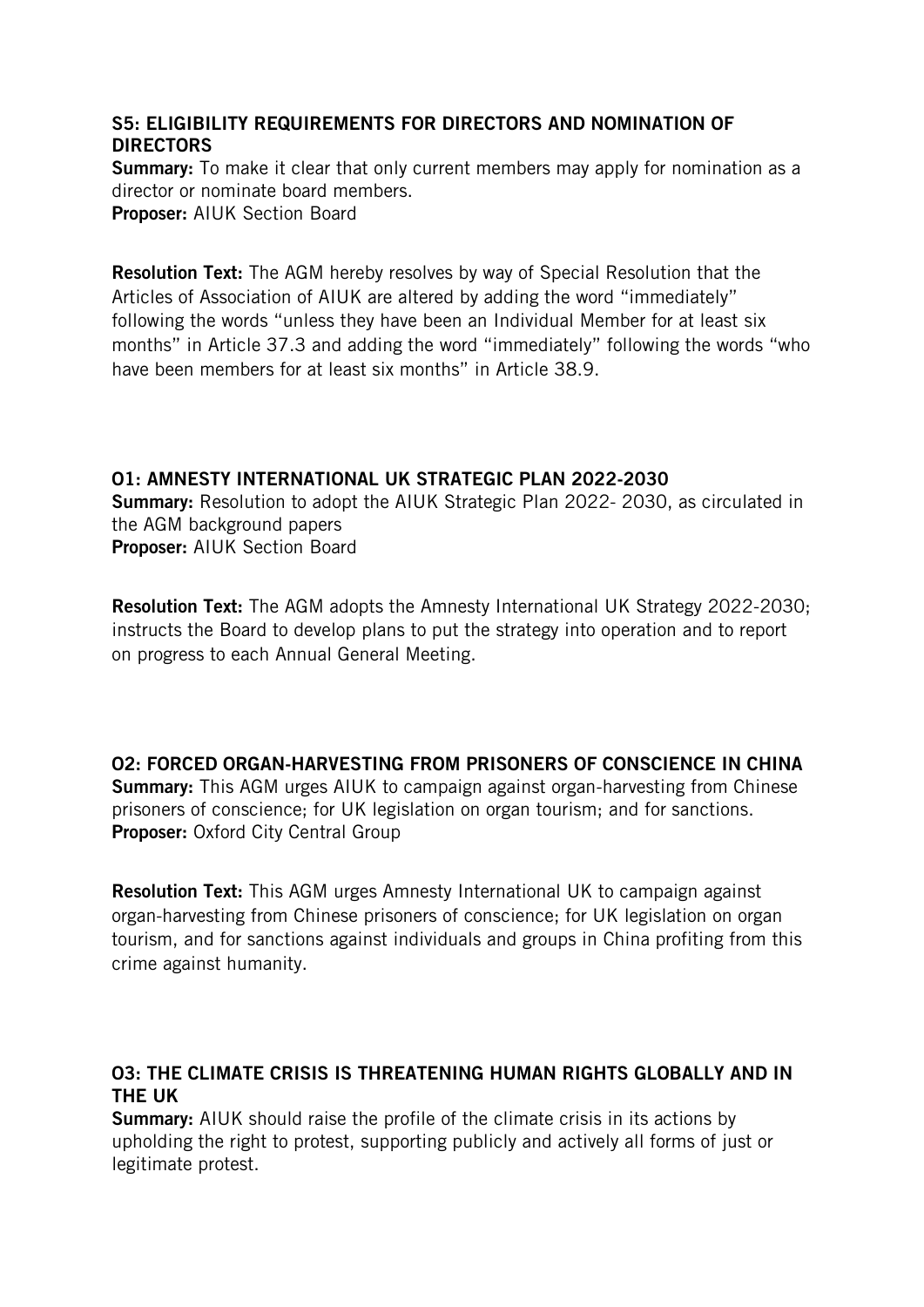Proposer: York Local Group

#### Resolution Text: This AGM instructs AIUK to:

(i) raise the profile of the Amnesty movement to strengthen and protect the right to just protest in all its forms.

(ii) approach the International Secretariat to take action in the wider international movement and within the UK section to address the climate crisis in their campaigning and actions

#### O4: INCREASING YOUTH PARTICIPATION IN GOVERNANCE

**Summary:** To review the Articles of Association to remove existing barriers to youth participation in governance.

Proposer: Queens University Belfast Student Group

Resolution Text: This AGM instructs the Amnesty UK Section board to review the Articles of Association to remove existing barriers to youth participation in governance, including but not limited to, the current membership requirements for section Board elections.

The AGM requests that the Amnesty UK Section Board should work with youth activists, including the Youth Strategy Steering Group, in this review, and bring any amendments of the Articles of Association to the 2022 AGM.

# O5: REMOVAL OF MEMBERSHIP AGE REQUIREMENTS

**Summary:** This resolution calls for the removal of an age restriction to be an individual member of Amnesty International UK. Proposer: Serena Jemmett (this resolution has been appropriately seconded)

Resolution Text: This AGM instructs Amnesty International UK to develop a membership offer for people under the age of 14, that as a minimum allows equal voting rights to other individual members, and therefore abolish the age restriction on membership by the next AGM (2022). Amnesty UK should then encourage other sections to do the same.